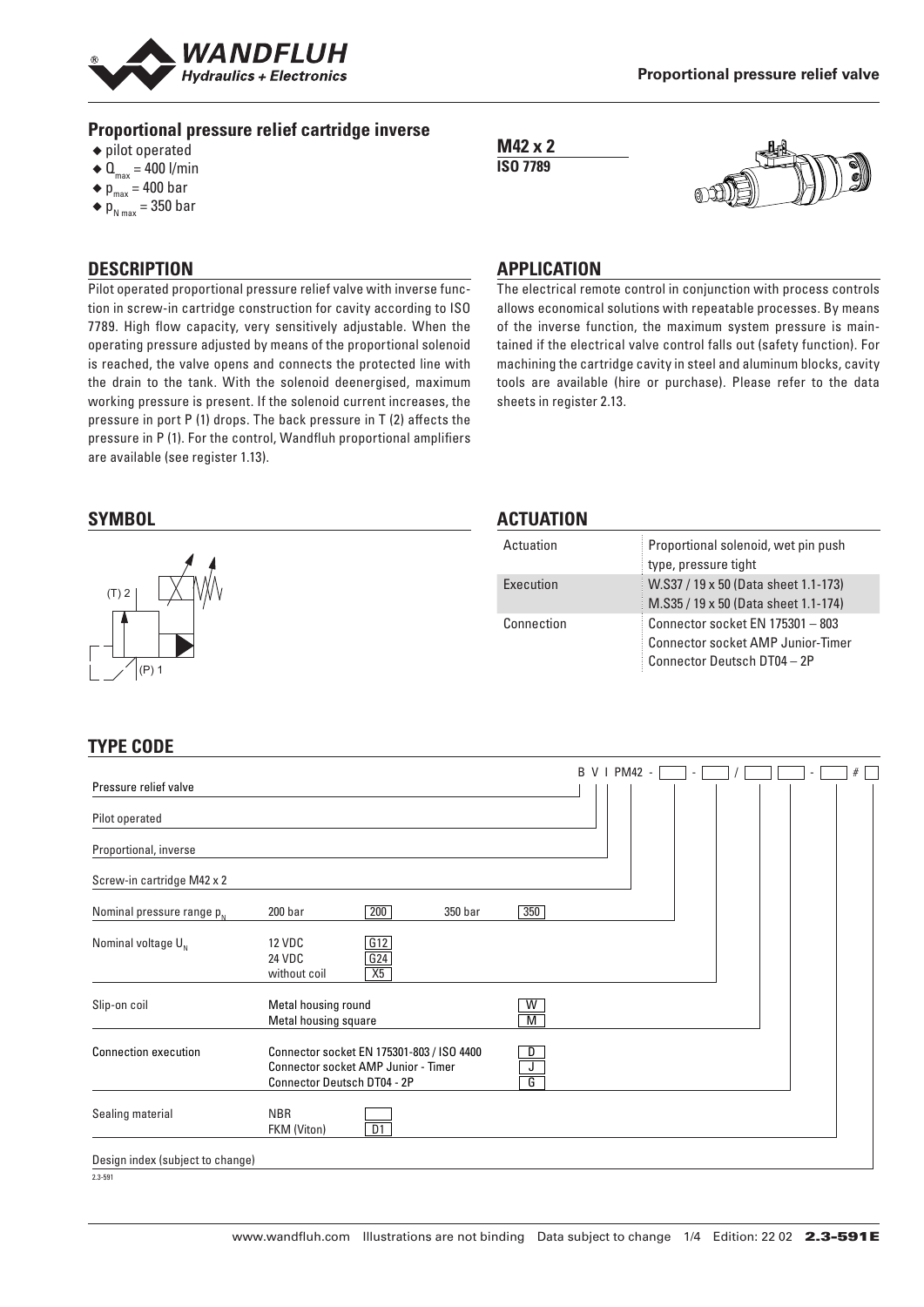

# **GENERAL SPECIFICATIONS**

| Designation         | Proprtional pressure relief valve with<br>inverse function |  |
|---------------------|------------------------------------------------------------|--|
| Construction        | Pilot operated                                             |  |
| Mounting            | Screw-in cartridge construction                            |  |
| Nominal size        | M42 x 2 according to ISO 7789                              |  |
| Actuation           | <b>Proportional solenoid</b>                               |  |
| Ambient temperature | $-25+70$ °C                                                |  |
| Weight              | 1,0 kg                                                     |  |
| <b>MTTFd</b>        | 150 years                                                  |  |

# **ELECTRICAL SPECIFICATIONS**

| Protection class             | Connection execution D: IP65<br>Connection execution J: IP66<br>Connection execution G: IP67 and IP69K |
|------------------------------|--------------------------------------------------------------------------------------------------------|
| Relative duty factor         | 100 % DF                                                                                               |
| Standard nominal<br>voltage  | 12 VDC, 24 VDC                                                                                         |
| Limiting current at<br>50 °C | $I_{\rm g}$ = 1320 mA (U <sub>N</sub> = 12VDC)<br>$I_{\rm g}$ = 660 mA (U <sub>N</sub> = 24VDC)        |
|                              |                                                                                                        |

# **HYDRAULIC SPECIFICATIONS**

| Working pressure            | $p_{max}$ = 400 bar                                                       |
|-----------------------------|---------------------------------------------------------------------------|
| Tank pressure               | $p_{T_{max}} = p_{P} + 15$ bar                                            |
| Nominal pressure<br>range   | $P_{N}$ = 200 bar, 350 bar                                                |
| Volume flow range           | $Q = 5400$ l/min                                                          |
| Leakage oil                 | See characteristics                                                       |
| <b>Hysteresis</b>           | $\leq$ 5 % at optimal dither signal                                       |
| Repeatability               | $\leq$ 2 % at optimal dither signal                                       |
| Fluid                       | Mineral oil, other fluid on request                                       |
| Viscosity range             | 12 mm <sup>2</sup> /s320 mm <sup>2</sup> /s                               |
| Temperature range<br>fluid  | $-25+70$ °C (NBR)<br>$-20+70$ °C (FKM)                                    |
| Contamination<br>efficiency | Class 18 / 16 / 13                                                        |
| <b>Filtration</b>           | Required filtration grade $\beta$ 610 $\geq$ 75,<br>see data sheet 1.0-50 |

**Note!** Other electrical specifications see data sheet 1.1-173 (slip-on coil W) and 1.1-174 (slip-on coil M)

# **PERFORMANCE SPECIFICATIONS**

Oil viscosity  $v = 30$  mm<sup>2</sup>/s







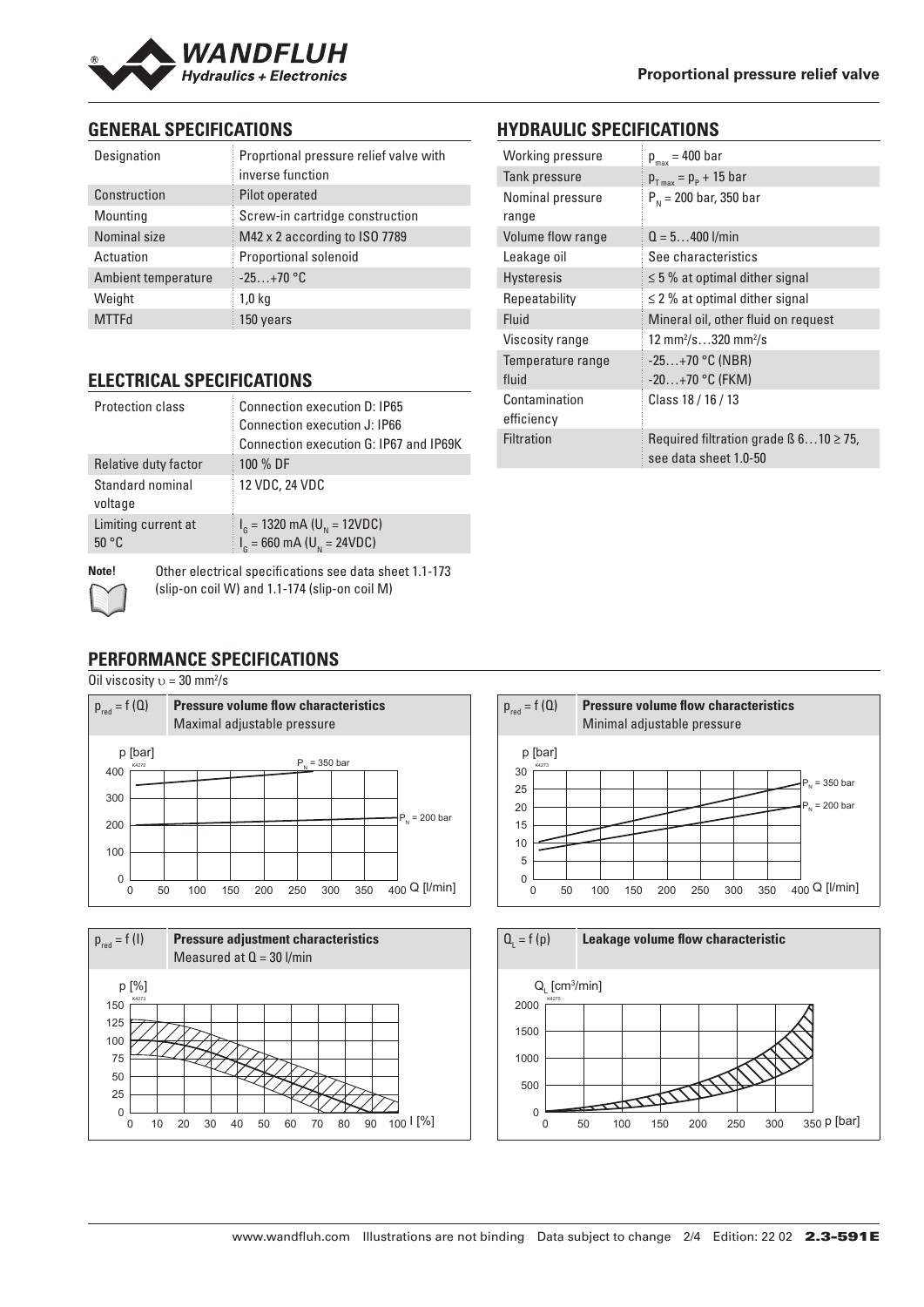

# **DIMENSIONS**





E = Air bleed screw \*Adjustment screw for adjusting the nominal pressure

# **PARTS LIST**

| Position        | Article              | Description                                                  |
|-----------------|----------------------|--------------------------------------------------------------|
| 10 <sup>1</sup> | 206.2<br>260.5       | W.S37 / 19 x 50<br>$M.S35/19 \times 50$                      |
| 12              | 154.2700             | Knurled nut                                                  |
| 17              | 160.2187             | 0-ring ID 18,72 x 2,62 (NBR)                                 |
| 18              | 160.2170             | 0-ring ID 17,17 x 1,78 (NBR)                                 |
| 50              | 160.2377<br>160.6379 | 0-ring ID 37,77 x 2,62 (NBR)<br>0-ring ID 37,77 x 2,62 (FKM) |
| 60              | 160.2314<br>160.6315 | 0-ring ID 31,42 x 2,62 (NBR)<br>0-ring ID 31,42 x 2,62 (FKM) |
| 70              | 049.8364             | Backup ring PTSM rd 29,1 x 33,6 x 1,4                        |

#### **STANDARDS**

| Cartridge cavity         | <b>ISO 7789</b>     |
|--------------------------|---------------------|
| Solenoids                | <b>DIN VDE 0580</b> |
| Connection execution D   | $EN$ 175301 - 803   |
| <b>Protection class</b>  | EN 60 529           |
| Contamination efficiency | <b>ISO 4406</b>     |

# **HYDRAULIC CONNECTION**

Cavity drawing according to ISO 7789–42–02–0–07





**Note!** For detailed cavity drawing and cavity tools see data sheet 2.13-1048



# **COMMISSIONING**

When commissioning, the valve must be vented under pressure as follows (see detail X in Dimensions):

- ◆ Loosen lock nut
- ◆ Remove screw (E)
- $\triangle$  Push the non-return valve (with pin or hex key < 1,3 mm)
- ◆ Screw-in the screw (E)
- ◆ Adjust the required pressure and tighten the lock nut

**Attention!** Therewith oil flows out with the corresponding pressure! Cover with a cloth.

# **INSTALLATION NOTES**

| Mounting type            | Screw-in cartridge M42 x 2                                    |
|--------------------------|---------------------------------------------------------------|
| <b>Mounting position</b> | Any, preferably horizontal                                    |
| Tightening torque        | $M_p = 280$ Nm Screw-in cartridge<br>$M_n = 5$ Nm knurled nut |